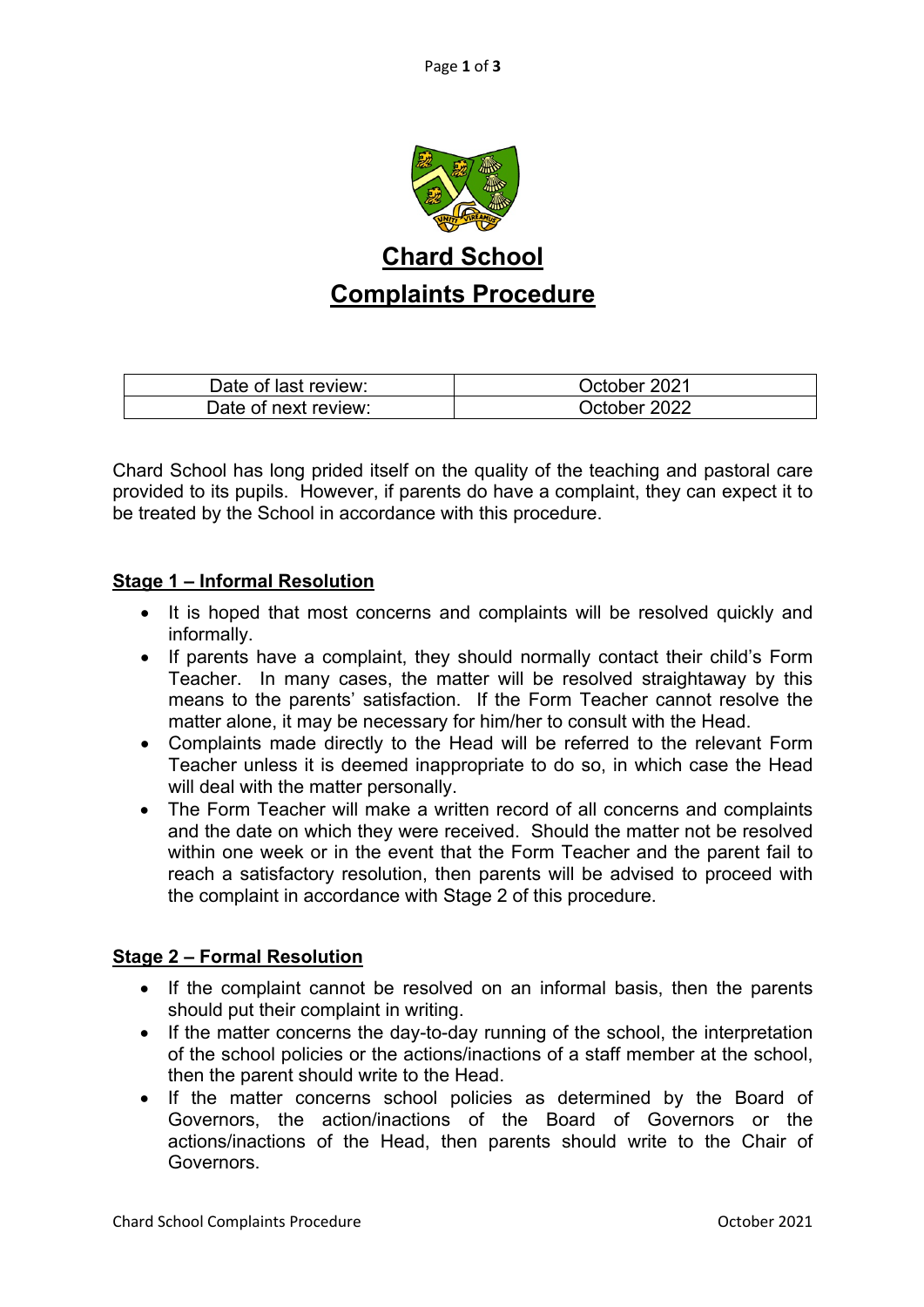- The Head or Chair will decide, after considering the complaint, the appropriate course of action to take.
- In most cases, the Head or Chair will meet or speak to the parents concerned, normally within five working days of receiving the complaint, to discuss the matter. If possible, a resolution will be reached at this stage.
- It may be necessary for the Head or Chair to carry out further subsequent investigations.
- Once the Head or Chair is satisfied that, so far as is practical, all of the relevant facts have been established, a decision will be made and parents will be informed of this decision in writing. Reasons will be given for the decision. If the parents are not satisfied with the decision, they should proceed to Stage 3 of this procedure.

## **Stage 3 – Panel Hearing**

- If parents seek to invoke Stage 3 (following failure to reach an earlier resolution at Stage 1 or Stage 2), they will be referred to the Chair of Governors (if the Head investigated Stage 2) or another nominated member of the Board of Governors (if the Chair investigated Stage 2).
- The matter will then be referred to the Complaints Panel for consideration. The Panel will consist of two members of the Board of Trustees plus a third person not directly involved in the running of the school. Neither of the Governors will have been directly involved in the matters detailed in the complaint. The Chair of the Governors or the nominated Governor, on behalf of the Panel, will then acknowledge the complaint and arrange a hearing to take place as soon as practicable and normally within fifteen working days.
- If necessary, the Panel may require that further particulars of the complaint or any related matter are supplied to all parties not later than three days prior to the hearing.
- The parents may be accompanied to the hearing by one other person. This may be a relative, parent or friend.
- If possible, the Panel will resolve the parents' complaint immediately without need for further investigation.
- Where further investigation is required, the Panel will decide how it should be carried out. After due consideration, the Panel will reach a decision and may make recommendations, which it shall complete within ten working days of the hearing. The Panel will write to the parents informing them of its decision and the reasons for it. The Panel's findings and, if any, recommendations will be sent in writing to the parents, the Head, the Chair of Governors and, where relevant, the person complained of.
- The Head or Chair will keep written records of all meetings and interviews held in relation to the complaint, whether the complaint is resolved following a formal procedure or panel hearing, and record will be kept of the action taken by the school as a result of the complaint, regardless of whether it was upheld.

Parents can be assured that all concerns and complaints will be treated seriously and confidentially. Correspondence, statements and records relating to individual complaints are to be kept confidential except where the Secretary of State or body